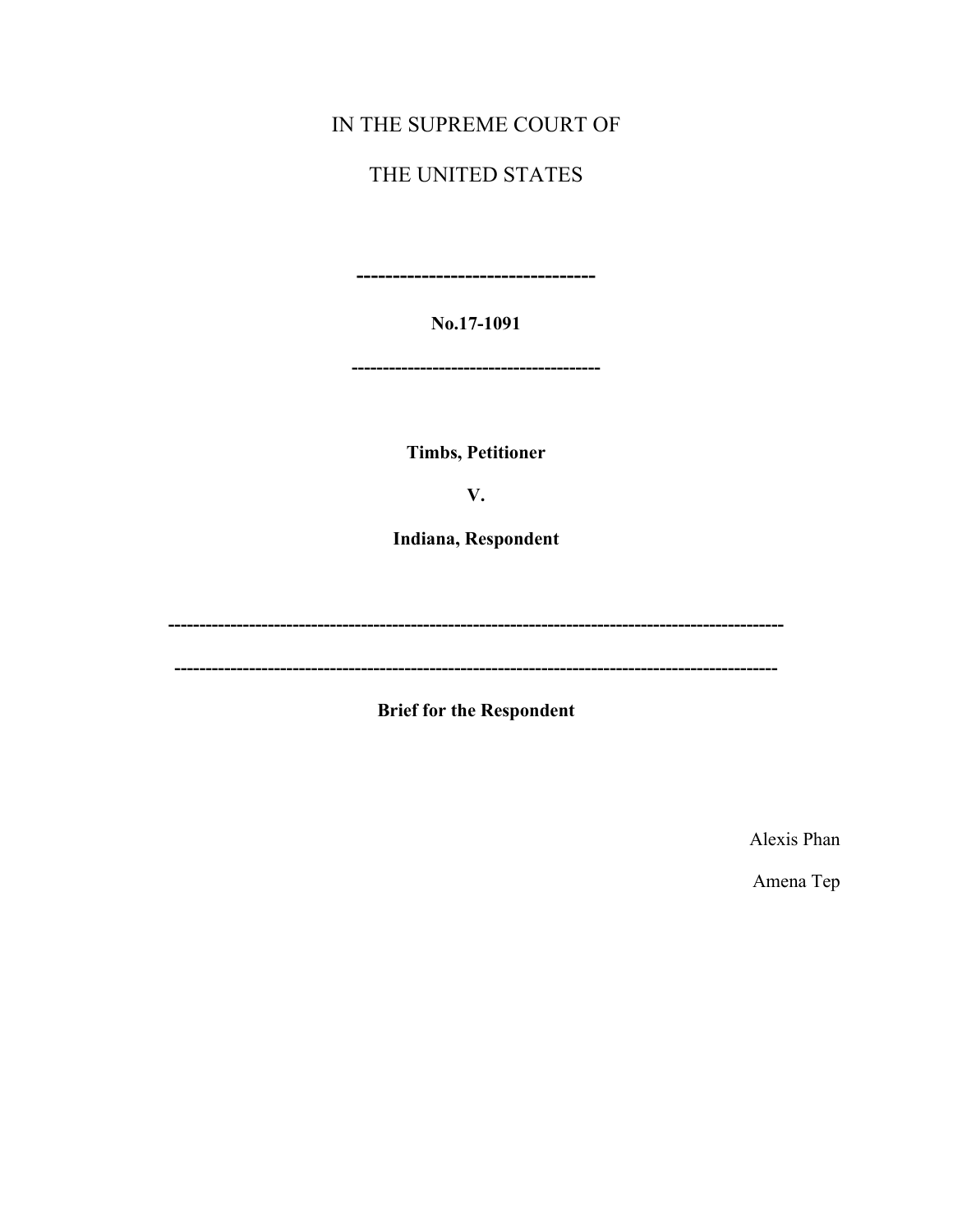### **Table of Contents**

## **Restitution of the facts:**

Tyson Timbs purchased a Land Rover for \$42,058 in January of 2013; and regularly drove it between Marion and Richmond, Indiana. During this time he used his vehicle to buy and transport heroin, which led a confidential police informant to investigate him. The informant learned that Timbs was involved in a drug trafficking ring, and that he was able to buy heroin from him.Therefore the police set up a drug purchase, and was able to buy heroin for 225 dollars. This setup happened three times, however after the third buy the police placed Mr. Timbs under arrest. The State ending up charging Timbs with two counts of dealing a controlled substance, and one count of conspiracy to commit theft. He plead guilty in 2015 and was sentenced to one year in home detention and five years on probation. After this he accepted the police cost fees which added up to be 1203\$. However after the criminal charges were brought for, a private law firm filed a civil suit against Mr. Timbs.

### **Issue Presented Before the Court:**

Whether the Eighth amendments Excessive Fines Clause should be incorporated through the Due process Clause of the Fourteenth Amendment or the Privileges and Immunities clause of the 14th amendment.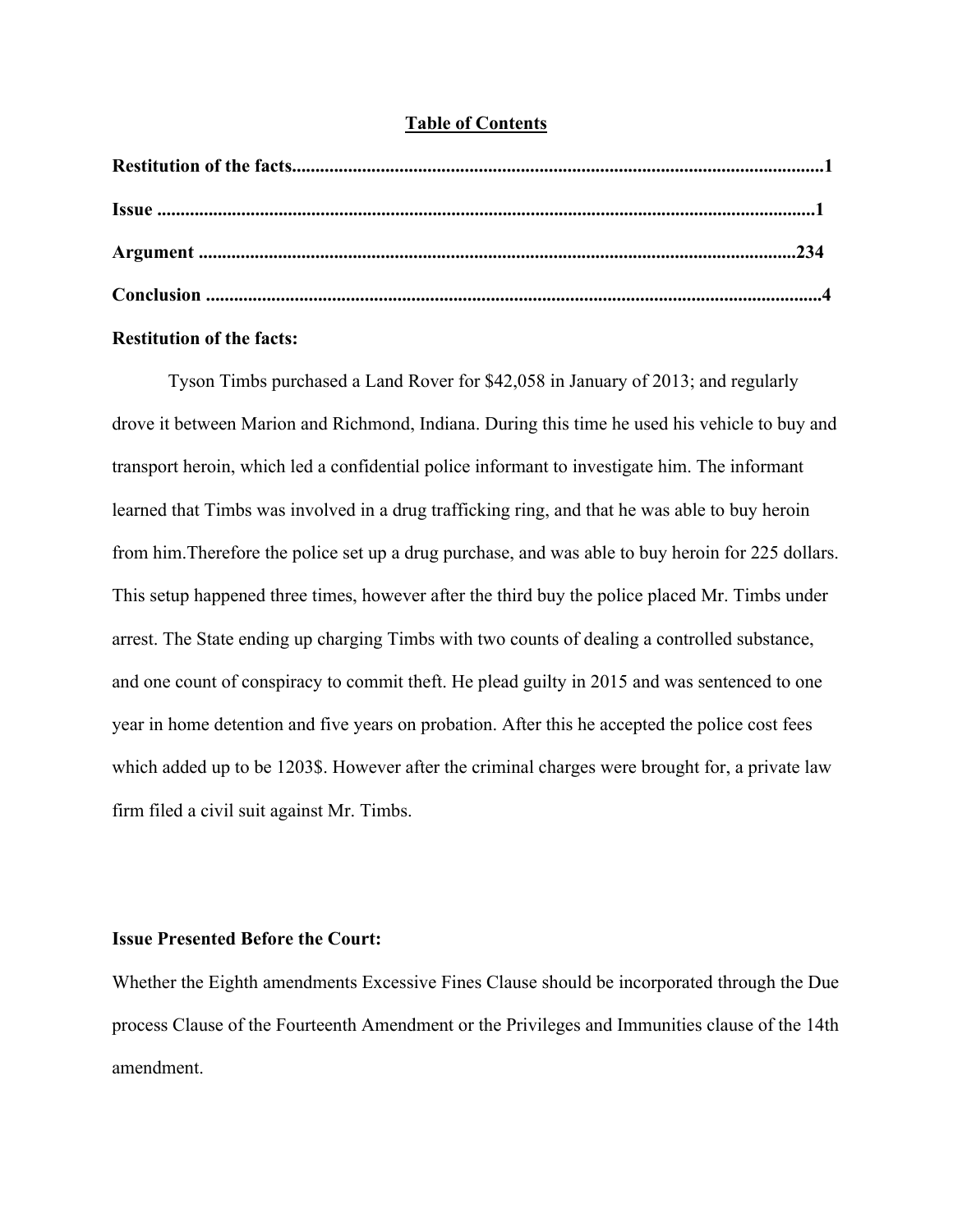#### **Argument**:

# **I.The Court should not revisit whether incorporation should occur via the Privileges and Immunities Clause**

As the Petitioner also recognizes, the incorporation doctrine has long "been built upon the substantive due process framework," McDonald, 561 U.S. at 812 (Thomas, J., concurring in part and concurring in the judgment)). Timbs suggests that the Fourteenth Amendment's Privileges and Immunities Clause provides an alternative basis for incorporating the Excessive Fines Clause against the States, but he does not have the Court depart from its "long established and narrowly limited" incorporation doctrine. McDonald, 561 U.S. at 791 (Scalia, J., concurring). The Court should not use this case to rebuild the incorporation doctrine on a new foundation.

First, there is no reason for the Court "to reconsider" incorporation via the Privileges and Immunities Clause, "since straightforward application of settled doctrine suffices to decide [this case]." The Petitioner does not argue that considering incorporation under the Privileges and Immunities Clause would meaningfully change the analysis here. And there is no reason to believe it would.

In McDonald, a recent case concerning incorporation, Justice Thomas concluded that "as the Court demonstrates, there can be no doubt that § 1 was understood to enforce the Second Amendment against the States." (citing the opinion of the Court) Therefore the Privileges and Immunities Clause incorporates the right to bear arms for self-defense on the same historical evidence discussed in the Court's Due Process Clause analysis. Under both the Due Process Clause and the Privileges and Immunities Clause, the imposing of a requirement to States' forfeitures turns on whether historical evidence shows widespread acceptance and recognition of the importance of this rule.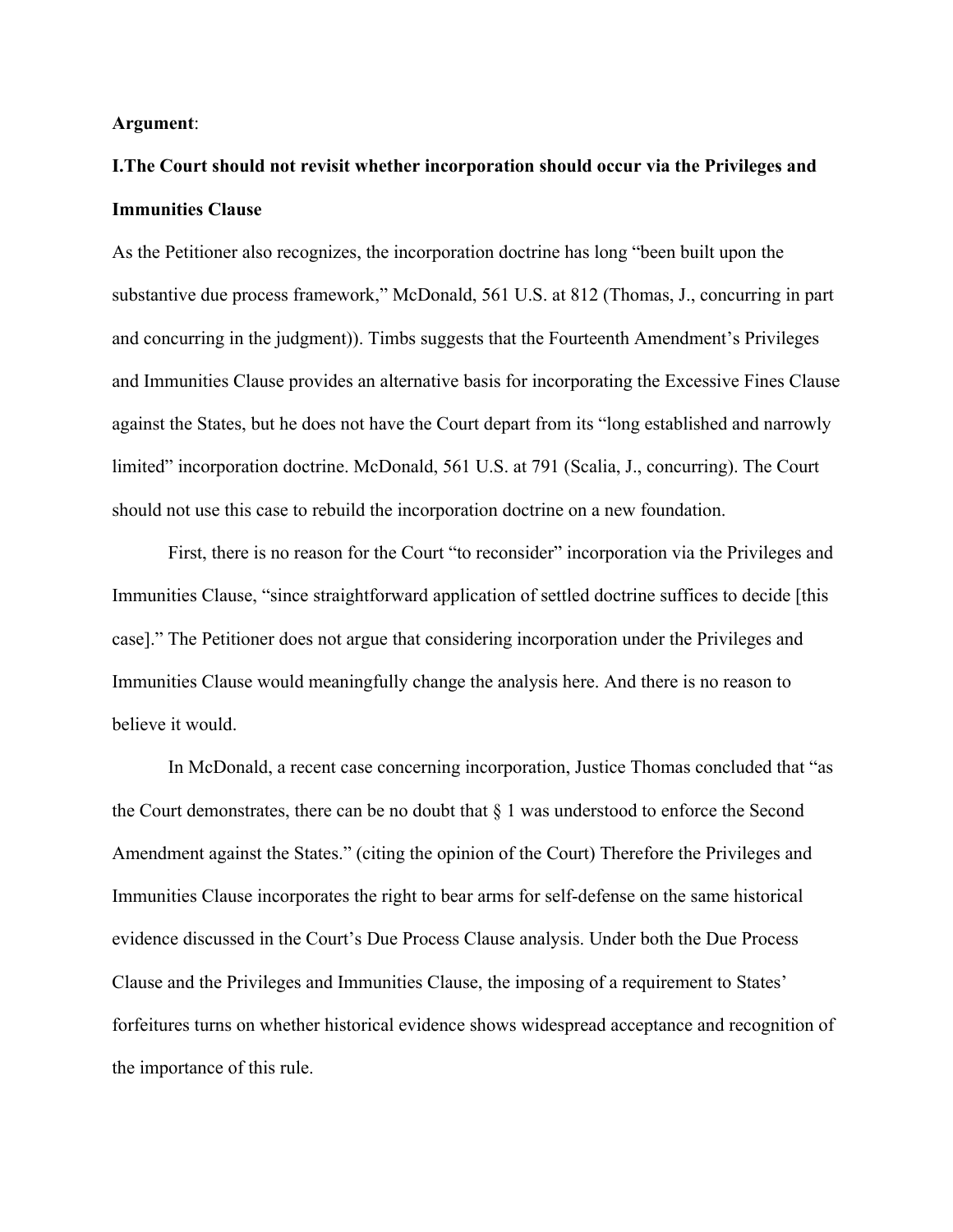Second, changing the basis of the incorporation doctrine, after the court has considered incorporation of nearly every provision in the Bill of Rights, could create a many unpredictable consequences and generate confusion among lower courts and state and local governments. Such a change is not only unnecessary as a matter of doctrine, but is also irrelevant here.

The Court should continue to apply the standard it has "well established" over numerous cases, McDonald, 561 U.S. at 750, and ask whether a proportionality requirement for forfeitures is a "fundamental" and "deeply rooted" feature of our country's legal tradition, id. at 767.

# **II. When reviewing previous precedent, forfeitures were not subject to the excessive fines proportionality requirement.**

The understanding of forfeitures explains why the Excessive Fines clause does not apply to this case. As previous nineteenth century treaties have stated, forfeitures are not penalties, the excessive fine clause only applies to a "punishment for some offense". *Austin, 509 U.S. at 610 (quoting Browning-Ferris, 492 U.S. at 265).* According to Austin, the court does not need to interpret the Excessive Fines clause that allows state forfeitures. In Austin the court "limited [its] review to the question 'whether the Excessive Fines Clause of the Eighth Amendment applies to forfeitures of property under 21 U.S.C.  $\S$ § 881(a)(4) and (a)(7)," two provisions of a federal forfeiture statute. *United States v. Ursery, 518 U.S. 267, 281 (1996)*. Austin held only that the Excessive Fines Clause applies to forfeitures under these two specific provisions. Austin v. United States, 509 U.S. 602, 604–05 & n.1 (1993). When looking at the historical previously mentioned, this court should not hold states forfeitures. Austin began from the presumption that "[t]he Excessive Fines Clause limits the government's power to extract payments, whether in